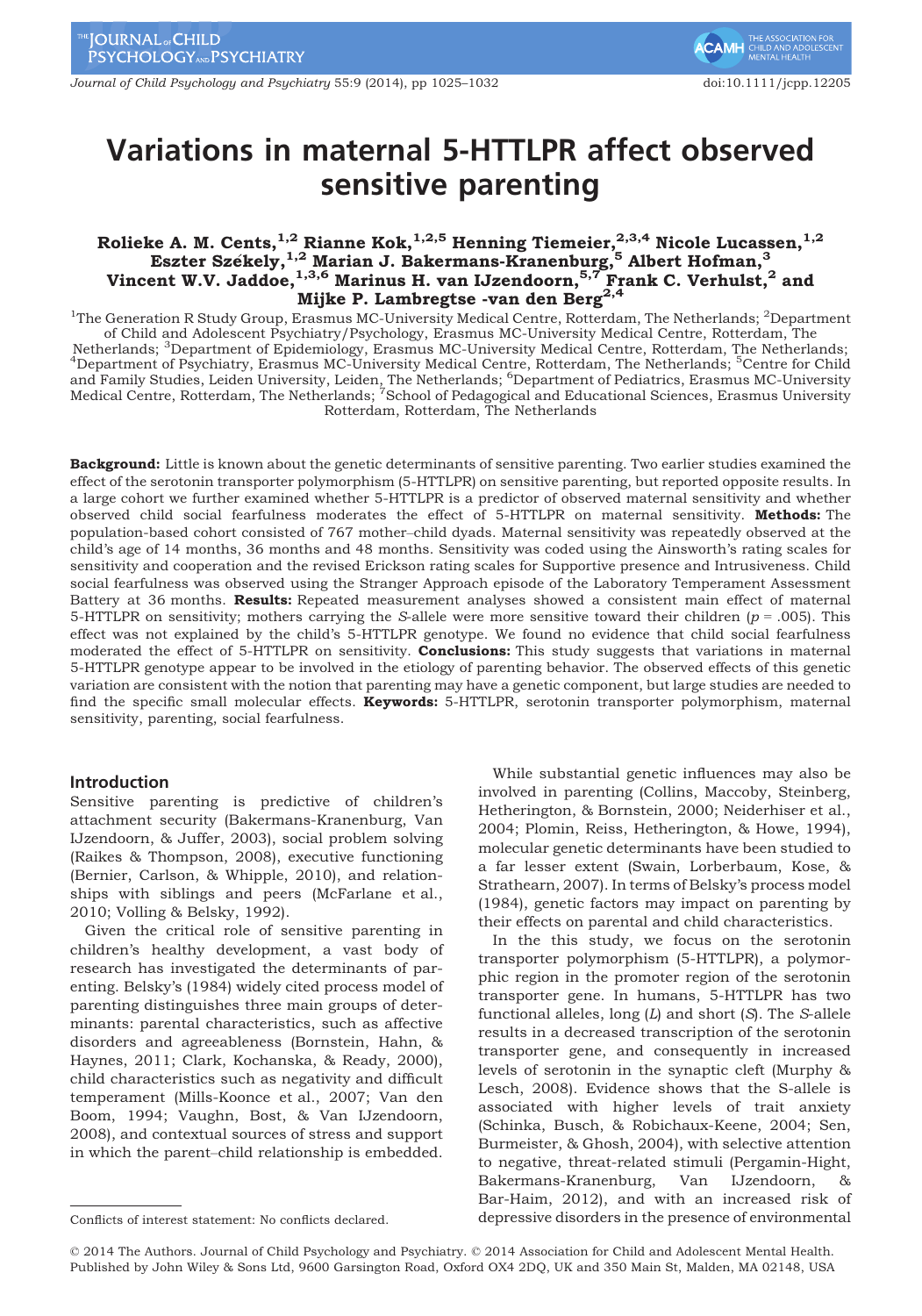stress (Karg, Burmeister, Shedden, & Sen, 2011). Against this background, an association of the S-allele with less sensitive parenting may be hypothesized. However, the increased vulnerability of S-allele carriers for depressive symptomatology in the presence of stress also supports the increasing notion that the S-allele acts as a plasticity allele (Caspi, Hariri, Holmes, Uher, & Moffitt, 2010). That is, the S-allele confers vulnerability to psychopathology in stressful environments, but confers an advantage in low-risk environments (Belsky & Beaver, 2011). On the basis of the enhanced sensitivity to the social environment of S-allele carriers, we hypothesize that mothers carrying the S-allele may be more able of providing sensitive parenting. Furthermore, there is accumulating evidence showing that the S-allele is related to improved decision making and cognitive flexibility (Borg et al., 2009; Homberg & Lesch, 2011), and to social cognition (Canli & Lesch, 2007), which are fundamental components of parenting (Atkinson et al., 2009; Barrett & Fleming, 2011). This also provides initial support for the hypothesis that the S-allele may be positively associated with sensitive parenting. Because the S-allele was maintained throughout evolution in humans and rhesus macaques, it might be that positive effects of the allele offset negative ones (Homberg & Lesch, 2011).

Two previous studies focused on 5-HTTLPR and both found a direct effect of the polymorphism on observed sensitive parenting (Bakermans-Kranenburg & Van IJzendoorn, 2008; Mileva-Seitz et al., 2011). However, they reported opposite effects: In a sample of mothers with toddlers at high risk for behavioral problems, mothers carrying the S-allele had lower levels of sensitive parenting toward their toddlers (Bakermans-Kranenburg & Van IJzendoorn, 2008). In contrast, a general population-based study reported that mothers carrying the S-allele had higher levels of sensitive parenting (Mileva-Seitz et al., 2011). Moreover, Mileva-Seitz et al. (2011) found that mothers carrying the S-allele and reporting higher levels of early care quality, oriented away from the baby less frequently, which was positively associated with sensitivity.

In this study, we further examined the association between 5-HTTLPR and observed sensitive parenting. We used a four times larger sample than previous studies to increase the power to detect any effect of 5-HTTLPR. Precision of the findings was improved by assessing maternal sensitivity repeatedly at three different time points. We also assessed whether child social fearfulness moderated the effect of 5-HTTLPR on maternal sensitivity. It has been proposed that shy children are cognitively more challenged in new situations, eliciting maternal over involvement (Bates & Pettit, 2007). Also, previous research demonstrated that child characteristics such as shyness and approach withdrawal are associated with maternal intrusiveness and less warmth (Bates & Pettit,

2007; Brunk & Henggeler, 1984). Because social fear was previously associated with parenting, it is a good candidate factor (Moffitt, Caspi, & Rutter, 2005). In addition, we examined whether any associations between maternal 5-HTTLPR and sensitivity could be explained by the child's 5-HTTLPR genotype as maternal sensitivity includes reciprocal interactions between mother and child (Shin, Park, Ryu, & Seomun, 2008). Last, to test the specificity of any association between 5-HTTLPR and maternal sensitivity, we repeated all analyses with two other polymorphisms that have previously been examined in relation to sensitivity: the Val158Met polymorphism in the Catechol-O-Methyltransferase gene (COMT) and rs53576, a polymorphism in the oxytocinreceptor gene (OXTR).

# Methods

# **Setting**

The study was embedded within the Generation R Study, a population-based prospective cohort from fetal life onwards in Rotterdam, the Netherlands, which has been described in detail elsewhere (Jaddoe et al., 2010).

In a randomly assigned subgroup of Dutch pregnant women and their children, detailed assessments were conducted including observations of maternal sensitivity and child temperament. This subgroup is ethnically homogeneous to exclude confounding or effect modification by ethnicity. All children were born between February 2003 and August 2005 and form a prenatally enrolled birth-cohort. The study was conducted in accordance with the guideline proposed in the World Medical Association Declaration of Helsinki and has been approved by the Medical Ethics Committee of the Erasmus Medical Centre, Rotterdam (numbers: prenatal, MEC 198.782/2001/31 and postnatal, MEC 217.595/2002/ 202). Written informed consent was obtained from all participants.

## Study population

Mothers were considered eligible for this study if they had singleton pregnancies and gave full consent for postnatal follow-up ( $n = 1079$ ). Of these, data on 5-HTTLPR genotype were available for  $n = 919$  mothers. Within this group, information on observed maternal sensitivity was available for  $n = 780$  (85%) mothers. A total of  $n = 13$  mothers participated with two siblings. In these cases, data from one of the siblings were randomly excluded so that each mother was included with only one child. Thus, the cohort for analysis compromised  $n = 767$  mothers. Of these mothers, the majority  $(n = 584,$ 76%) participated in 2 or 3 assessments of sensitivity.

To study the main effect, information on all 767 mother– child dyads were included in the analyses. As for the 5-HTTLPR  $\times$  child fearful temperament interaction effect, data on 604 mother–child dyads with assessments of child fearful temperament were available.

#### Nonresponse

Nonrespondents (i.e. mothers without any data on maternal sensitivity,  $n = 139$ ) did not differ on the distributions of 5-HTTLPR genotypes, parity, or family stress compared to mothers included in the study. Nonrespondents were, however, less educated than mothers included (43.6% vs. 34.4%,

© 2014 The Authors. Journal of Child Psychology and Psychiatry. © 2014 Association for Child and Adolescent Mental Health.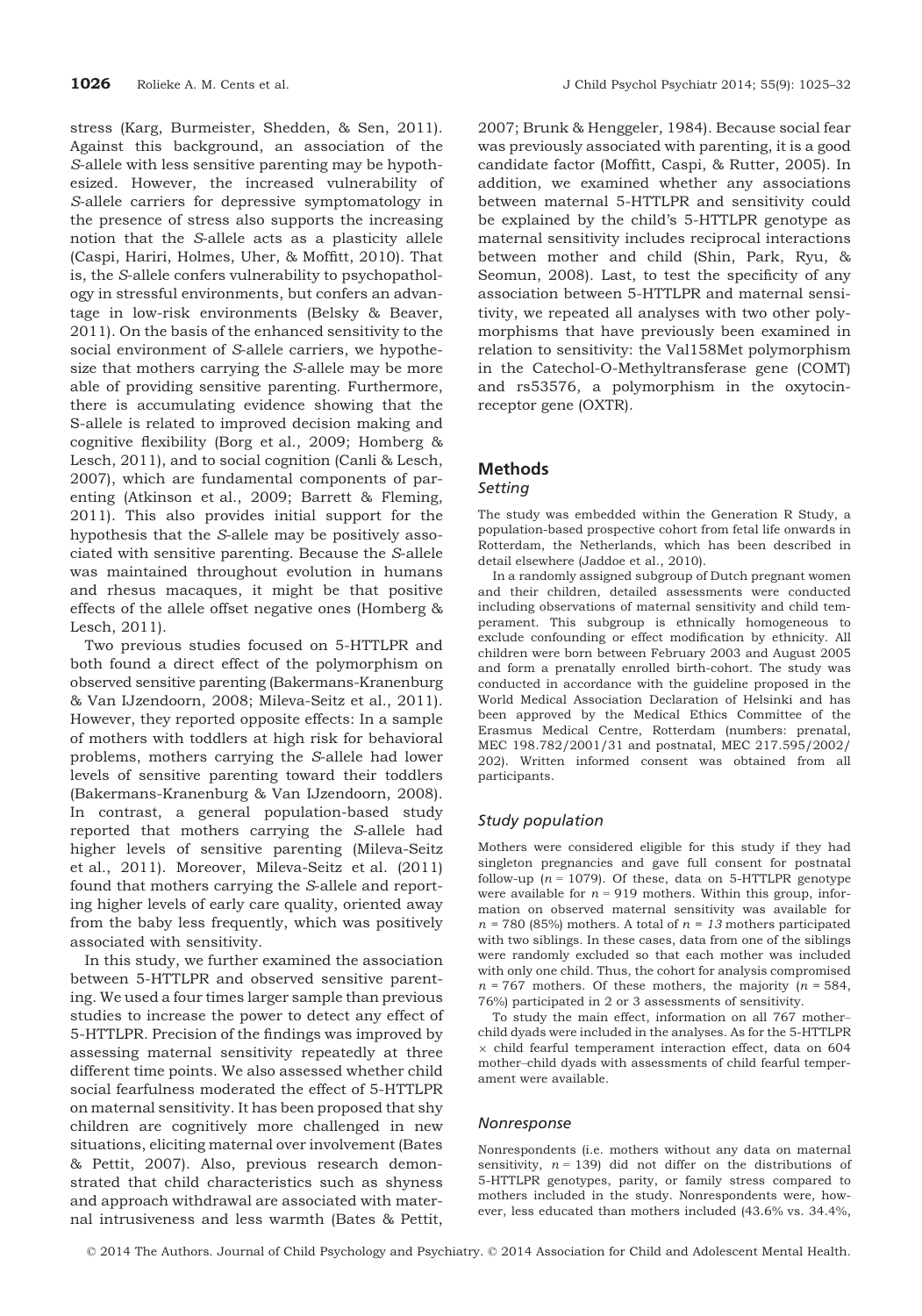$\chi^2$  = 4.22, p = .04). The children of nonrespondents did not differ on social fearfulness compared to children of mothers included in the study.

Mothers included in the study (i.e. mothers participating in a subgroup of the Generation R Study) reported slightly less symptoms of psychopathology [0.36 (0.21) vs. 0.38 (0.24),  $t = 2.41, p < .001$ ] and less family stress [1.18 (0.16) vs. 1.20 (0.17),  $t = 3.68$ ,  $p = .002$  compared to Dutch mothers participating in the total sample of the Generation R Study. Also, mothers included in the study were higher educated (65.5% vs. 56.3%,  $\chi^2$  = 21.9, p < .001) than Dutch mothers participating in the total study group of Generation R.

#### 5-HTTLPR genotyping

Maternal DNA was derived from blood samples at enrollment and child DNA was derived from cord blood samples at birth. The 43-base pair insertion/deletion in the promoter region of the 5-HTT gene was genotyped using Taqman allelic discrimination. Primer sequences were taken from Hu and colleagues (Hu et al., 2006). Reactions were performed in a 384-wells format in a total volume of  $5 \mu L$  containing 2 ng DNA, 120 nM FAM-probe, 80 nM VIC-probe, PCR primers (100 nM each), dimethyl sulfoxide (DMSO) (4% by volume), and  $1 \times$  genotyping master mix (Applied Biosystems Inc., Brooklyn, NY). PCR cycling consisted of initial denaturation for 10 minutes at 95°C, and 40 cycles with denaturation of 15 seconds at 96°C and annealing and extension for 90 seconds at 62.5°C. Signals were read with the Taqman 7900HT (Applied Biosystems Inc.) and analyzed using the sequence detection system 2.3 software (Applied Biosystems Inc.). To evaluate genotyping accuracy of 5-HTTLPR, 225 random child samples were genotyped a second time. No discrepancies were found.

#### Maternal sensitivity

During the lab visit at the child's age of 14 months, maternal sensitivity was observed during 5 minutes free play  $(SD = 2.0)$ . Maternal sensitivity was coded from DVD recordings with the Ainsworth's 9-point rating scales for sensitivity and cooperation (Ainsworth, Bell, & Stayton, 1974). The intraclass correlation (ICC) for intercoder agreement was .79 for sensitivity and .69 for cooperation ( $n = 24$ ). Sensitivity and cooperation correlated strongly  $(r = .84)$ . An overall 14-month sensitivity score was created by standardizing the two scores and computing the average.

During the lab visit at the child's age of 3 years and the home visit at age 4 years, maternal sensitivity was observed during two tasks that were too difficult for the child, considering his or her age: building a tower and etch-a-sketch. Mothers were instructed to help their child as usual. Maternal sensitivity was coded from DVD recordings with the revised Erickson 7-point rating scales for Supportive presence and Intrusiveness (Egeland, Erickson, Clemenhagen-Moon, Hiester, & Korfmacher, 1990). An overall sensitivity score was created by reversing the Intrusiveness scale, standardizing the scores, and computing the average across both scales and both tasks. The two tasks were independently coded by 13 and 10 extensively trained coders, respectively. At 3 years, average ICC's for the subscales were .75 for the tower task  $(n = 53)$  and .79 for the etch-a-sketch task  $(n = 55)$ . At 4 years, average ICC's for the subscales were .85 for the tower task  $(n = 40)$  and .79 for the etch-a-sketch task  $(n = 40)$ .

Overall, coders were trained in approximately 7 sessions and regularly supervised during the coding process; interreliability between coders was not only assessed directly after the training, but also monitored during the coding process to avoid rater drift. Coders were unaware which of their DVDs would be assigned to a second coder.

# Child social fearfulness

Child social fearfulness was measured using the Stranger Approach (SA) episode of the Laboratory Temperament Assessment Battery Preschool Version (Lab-TAB) during the lab visit at 3 years of age (Goldsmith, Reilly, Lemery, Longley, & Prescott, 1999). The Lab-TAB is a widely used, standardized instrument for observational assessment of early temperament. During the SA episode, the child has to deal with social fear when a novel, slightly threatening stranger approaches. The episode was modeled after real-life events: The child was left alone in a room. After 10 seconds, a stranger entered the room and asked the child standard questions in a neutral tone of voice.

Episodes were coded from DVD recordings according to the coding system described in the Lab-TAB manual. Coders were blind to all other measures. Each episode was divided into nine epochs. Eight parameters were scored in each epoch: Intensity of fear expressions, distress vocalizations, activity decrease, approach, avoidance, gaze aversion, verbal hesitancy, and nervous fidgeting. For each parameter, average scores were calculated by dividing the child's overall score for that parameter across the 9 epochs. The mean intercoder agreement ICC for these average scores was .84 ( $n = 25$ ). An overall 'fearfulness' score was created by taking the mean of the standardized average scores of the different parameters. This fearfulness score ranged from 0 to 1 with higher scores indicating a more social fearfulness.

#### Other covariates

Maternal age, educational level, marital status, and parity were assessed using questionnaires at enrollment. Mothers were investigated what their highest completed level of education was. Educational level was dichotomized into 'lower education' (primary school, lower or intermediate vocational education) and 'higher education' (higher vocational education or university).

At 20 weeks of pregnancy, family stress was assessed by a subscale, General Functioning, of the Family Assessment Device (FAD), which is a validated self-report measure of health or psychopathology of the family (Byles, Byrne, Boyle, & Offord, 1988). The scores were square root transformed to approach a normal distribution. Maternal symptoms of psychopathology were assessed with the Brief Symptoms Inventory (BSI), a self-report instrument. The BSI is a short version of the Symptom Checklist 90 (SCL-90) (Derogatis, 1993). Good validity and reliability are reported (de Beurs, 2004, 2009). For this study, the overall summary score, the Global Severity Index score, was used. This score covers a broad range of symptoms of psychopathology: Next to depressive and anxious symptoms, symptoms of interpersonal sensitivity, and hostility are covered among other dimensions. The score was square root transformed to approach a normal distribution.

Amount of nonparental care was assessed using a questionnaire at the child's age of 1 year. Mothers were investigated 'for how many hours per week is your child been taken care of by (a) a babysitter, (b) an au-pair, (c) a host–parent, (d) neighbors or family members, (e) daycare, or (f) some-one else ?'. The total hours of nonparental care per week was computed by summing the answers to the different items.

# Statistical analyses

An additive model was used in the analyses with the 5-HTTLPR genotype, with  $LL = 0$ ,  $LS = 1$ , and  $SS = 2$ . Using this model, an  $r$ -fold increased effect was assumed for  $LS$ , and a  $2r$ -increased effect for SS. The genotypes were analyzed by the Armitage's test for trend (1 df). The 5-HTTLPR genotype was also analyzed by a general genetic model. Using this model, 5-HTTLPR was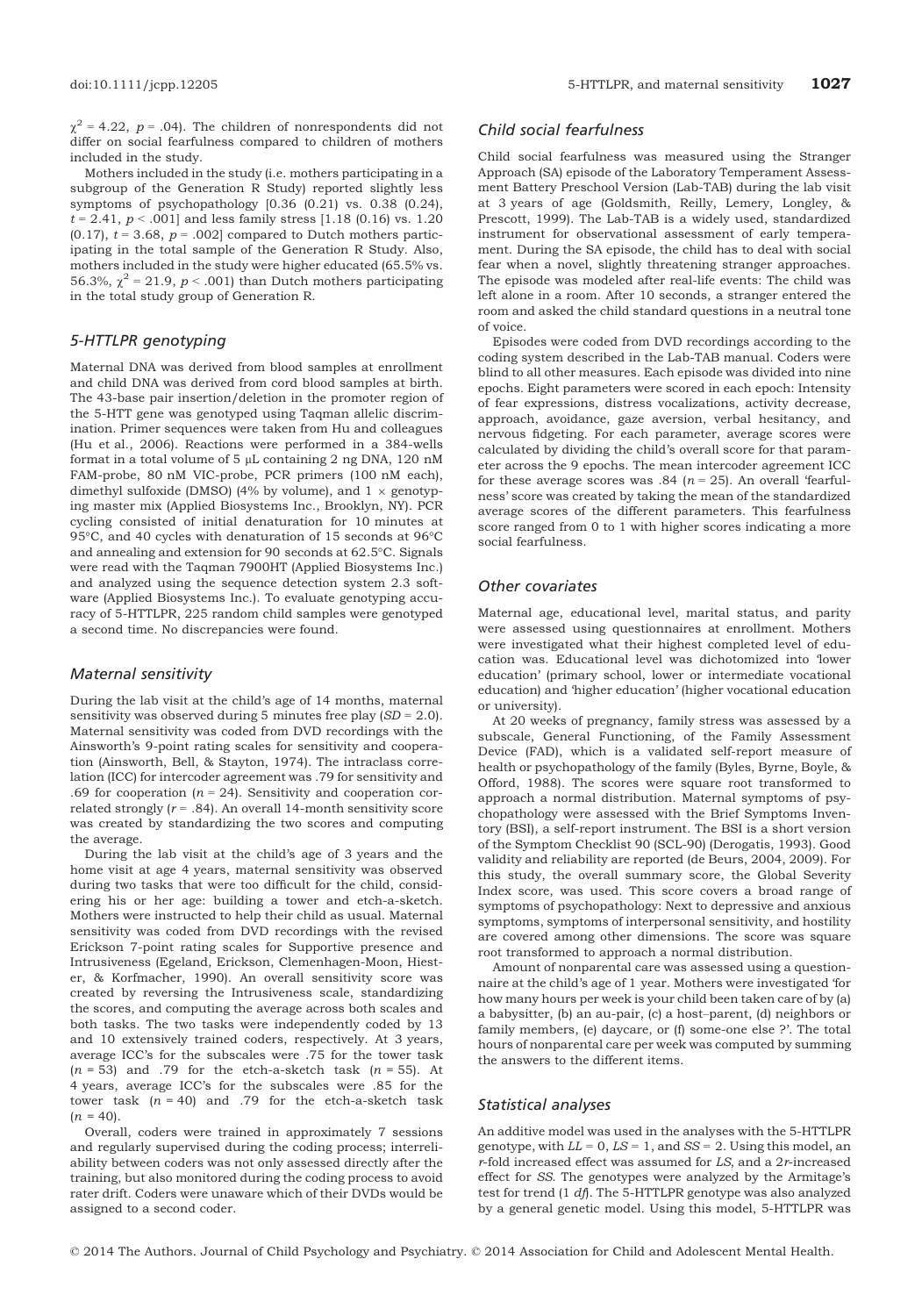analyzed per genotype using dummy coding with the LL genotype as the reference group (2 df).

Data were analyzed in three steps. We first assessed the main effect of maternal 5-HTTLPR on maternal sensitivity. To analyze the associations between the repeatedly measured sensitivity scores and 5-HTTLPR, we used unbalanced repeated-measurements regression analysis. These regression models enable studies of repeatedly measured outcomes taking into account the correlation between measurements, and allowing for incomplete outcome data (Twisk, 2003). The covariance parameters were estimated using Restricted Maximum Likelihood (REML). We used unstructured covariance structures.

We also tested whether 5-HTTLPR interacts with child age, that is whether the development of maternal sensitivity over time differs between mothers with different alleles of 5-HTTLPR. However, as this term was not significant  $(p = .5)$ it was not further included in the models.

To test whether any effect of 5-HTTLPR on maternal sensitivity was driven by a specific time point, we examined the per time-point associations between 5-HTTLPR and maternal sensitivity using multivariate linear regression analyses.

Second, we tested whether the interaction between child social fearfulness and maternal 5-HTTLPR predicted maternal sensitivity. To this end, the fearfulness score was standardized. Again, unbalanced repeated-measurement regression analysis was used to test the repeated associations and multivariate linear regression analyses were performed to examine the per time-point associations.

Third, because maternal and child genotype are highly correlated, we choose a two-step approach to examine the role of the child's genotype in the association between 5-HTTLPR and sensitivity: We first reran all analyses using only the child's 5-HTTLPR genotype. This enabled us to test whether any effect of maternal 5-HTTLPR on sensitivity could not be explained by an effect of the child's genotype. Second, we reran all analyses of the maternal 5-HTTLPR genotype, now additionally adjusted for the child's genotype if available ( $n = 624$ ) out of  $n = 767$ ). This allowed us to test whether the reported results for maternal 5-HTTLPR were independent of the child's genotype.

Bivariate correlations between the determinants, outcome, and possible confounding covariates were assessed using Pearson correlations for continuous variables and Spearman's rho for categorical variables (see Table S1). All analyses were additionally adjusted for the hypothesized covariates.

To exclude gene-environment correlations, we assessed whether maternal or child 5-HTTLPR was correlated with child social fearfulness.

To test the specificity of our findings for 5-HTTLPR, the analyses testing the main effect of 5-HTTLPR and the interaction effect with social fearfulness were repeated using COMT and OXTR.

To exclude possible false-positive findings due to population heterogeneity, analyses were reran in a sample of  $n = 607$ mother–child dyads of which the children were of genetically Caucasian descent based on GWA data.

We used Multiple Imputation in SPSS 17 to impute the missing data on covariates (family stress 6.9%, educational level 0.8%, parity 0.1%, psychopathology symptoms 5.6%). All test statistics and regression coefficients were averaged over 5 imputed datasets. We used an alpha of .05 to indicate statistical significance. All repeated measurements analyses were carried out using the Statistical Analysis System version 9.2 (SAS, Institute Inc., Gary, NC), including the PROC MIXED procedure for unbalanced repeated measurements. All per time-point analyses and correlations were carried out using the Statistical Package for the Social Sciences, version 17.0 for Windows (SPSS, Inc., Chicago, IL).

#### **Results**

Descriptive statistics of the mothers and children are presented in Table 1. Maternal and child 5-HTTLPR genotype distribution were both in Hardy–Weinberg equilibrium ( $p = .6$  and  $p = .6$ , respectively). Correlations between predictor variables, maternal sensitivity, and covariates are presented in Table S1.

The repeated measurement analyses showed that, overall, with each additional S-allele of the mother, she was more sensitive toward her child  $|B = 0.11|$ (95% CI = 0.03, 0.18),  $p = .005$  taking into account all covariates (see Table 2). Using a general genetic model, we found that mothers carrying the SS and SL genotypes were more sensitive toward their children than mothers with the LL genotype.

The results of the individual per time-point analyses are summarized in Table 2. Maternal 5-HTTLPR was associated with maternal sensitivity at 14 months and with maternal sensitivity at 4 years. These associations remained significant after adjusting for all covariates. Although 5-HTTLPR did not predict maternal sensitivity at 3 years, the association was in the same direction as the associations observed at 14 months and 4 years, and was not significantly different from those associations.

The repeated measurements analysis showed no evidence for an interaction between 5-HTTLPR and child temperament in predicting maternal sensitivity; B =  $-0.08$  (95% CI =  $-0.17$ , 0.01), p = .08 (see Table 3). Also, the per time-point analyses showed no evidence for a specific age-driven interaction effect between 5-HTTLPR and child temperament on sensitivity (see Table 3).

To test whether our results could not be explained by the child's 5-HTTLPR genotype, we first tested whether the child's genotype was associated with maternal sensitivity. Repeated measurements analyses showed that there was no main effect of the child's 5-HTTLPR on maternal sensitivity  $|B = 0.05|$  (95%  $CI = -0.03, 0.13$ ,  $p = .2$ , see Table S2. Next, we included both maternal and child's genotype as predictors of maternal sensitivity in the analyses. Results showed that maternal 5-HTTLPR genotype remained a significant predictor of sensitivity over and beyond the child's genotype:  $B = 0.12$  (95% CI = 0.03, 0.21),  $p = .01$ . Also, we found no evidence for an interaction effect between the child's 5-HTTLPR and child fearfulness on maternal sensitivity. Furthermore, no evidence for an interaction effect between maternal and child's 5-HTTLPR was found (see Table S2).

To test the specificity of the findings for 5-HTTLPR, the analyses were repeated using COMT and OXTR. No main effects or interaction effects with social fear on maternal sensitivity were found (see Table S3).

We found no evidence of possible confounding by ethnicity: using a subsample  $(n = 607)$  of motherchild dyads of genetically Caucasian descent, effects of 5-HTTLPR on sensitivity remained essentially the same  $[B = 0.13 \, (95\% \, CI = 0.04, 0.21), p = .003].$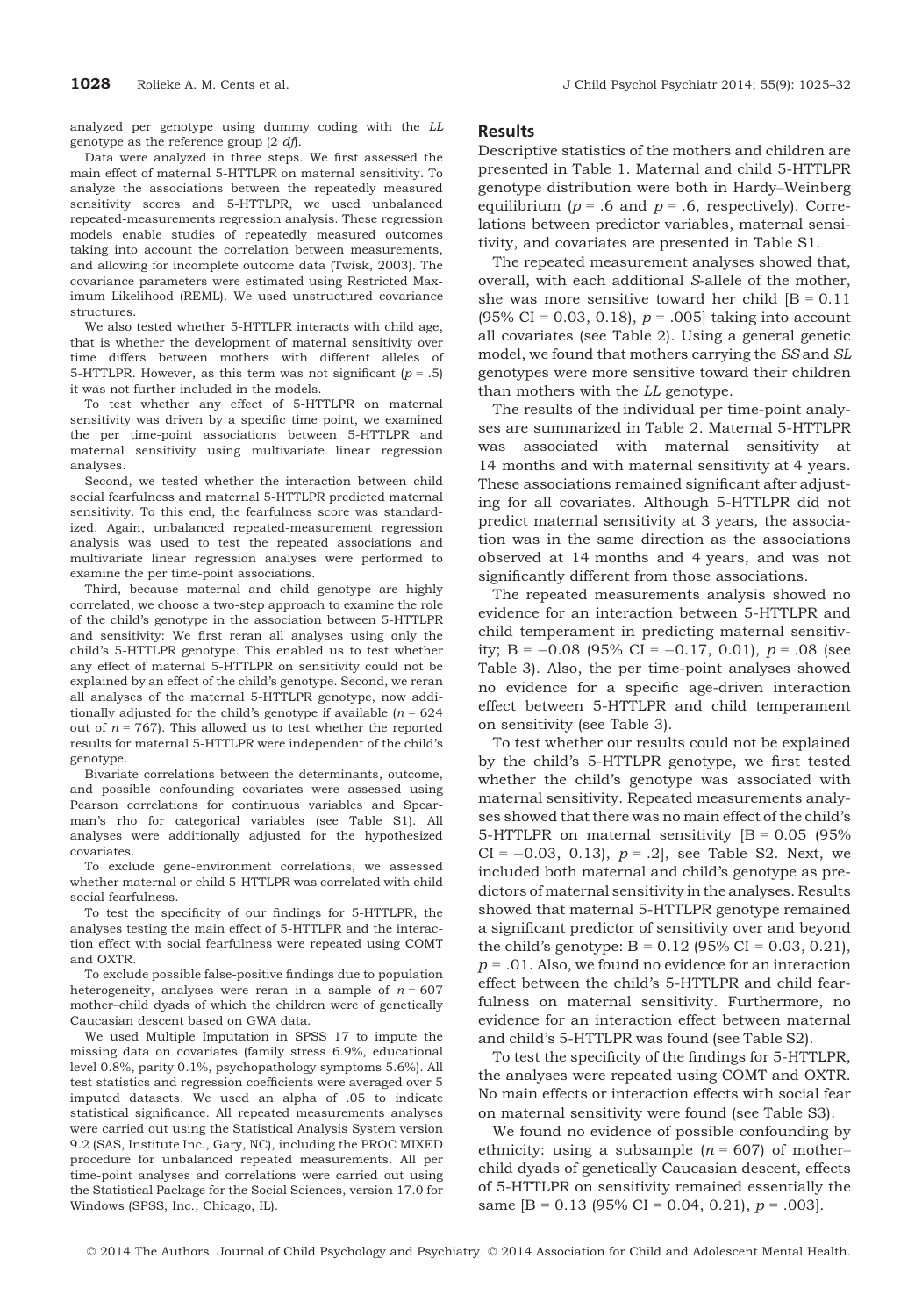# **Discussion**

This study investigated the effect of 5-HTTLPR on maternal sensitivity in a large population-based sample of mother–child dyads, using repeated measurements of sensitivity at different ages of the child. Mothers carrying S-alleles showed more sensitive behavior toward their children than mothers carrying L-alleles. No evidence for a moderating effect of child social fearfulness on the association between 5-HTTLPR and maternal sensitivity was found.

The findings of a direct effect of 5-HTTLPR on maternal sensitivity are consistent with the observations of Mileva-Seitz et al. (2011) who also found that the S-allele was associated with more sensitive parenting. The 5-HTTLPR polymorphism may exert its influence on parenting through its associations with maternal characteristics because the 5-HTTLPR polymorphism is associated with various aspects of cognitive functioning. Both rodent and human studies have suggested that S-allele carriers show improved cognitive functioning on a variety of tasks including cognitive flexibility, reversal learning, attention, and inhibition (Brigman et al., 2010; Homberg & Lesch, 2011; Jedema et al., 2010). Especially, cognitive flexibility and attention are important components of parenting behavior as sensitive parenting depends on the ability to accurately perceive children's signals and to respond to them in an adequate and prompt way (Ainsworth, Blehar, Waters, & Wall, 1978). For example, it has been shown that maternal attention deficit/hyperactivity disorder (ADHD) negatively impacts on maternal parenting practices (Chronis-Tuscano et al., 2008; Murray & Johnston, 2006). Also, poor working memory is predictive of observed reactive parenting (Deater-Deckard, Sewell, Petrill, & Thompson, 2010). Besides an effect on parenting via maternal characteristics, the 5-HTTLPR polymorphism may also exert a direct influence on parenting through underlying neural and hormonal influences. Both oxytocin and vasopressin appear to be of major importance for understanding differences in parenting behavior across species (Galbally, Lewis, Van IJzendoorn, & Permezel, 2011; Swain et al., 2007). The two hormones are secreted by the hypothalamic paraventricular nucleus (PVN) which is innervated by serotonergic fibers (Skuse & Gallagher, 2011). Furthermore, serotonin receptors are present in the PVN. Studies have indicated that through its receptors, serotonin influences the release of oxytocin and vasopressin (Jorgensen, Riis, Knigge, Kjaer, & Warberg, 2003). Therefore, through its associations with the oxytocin and vasopressin systems, 5-HTTLPR may influence maternal sensitive parenting.

Children inherit genes of the mother associated with sensitive parenting. These inherited genetic variants may evoke certain parenting behaviors (evocative rGE) (Rutter & Silberg, 2002). We showed that no effect of child genotype on sensitive parenting

**Table 1** Sample descriptives  $(n = 767)$ 

|                                | Mean <sup>a</sup> $(SD)^a$ |
|--------------------------------|----------------------------|
| Mothers                        |                            |
| 5-HTTLPR (%)                   |                            |
| <i>LL</i> $(n = 257)$          | 33.5                       |
| $LS (n = 371)$                 | 48.4                       |
| $SS (n = 139)$                 | 18.1                       |
| Sensitivity at 14 months,      | $0.0$ (-4.16, 2.58)        |
| mean (range) <sup>b</sup>      |                            |
| Sensitivity at 36 months,      | $0.0$ (-2.75, 2.86)        |
| mean (range) <sup>c</sup>      |                            |
| Sensitivity at 48 months,      | $0.0$ (-2.56, 2.42)        |
| mean (range) <sup>d</sup>      |                            |
| Psychopathology symptoms       | 0.36(0.21)                 |
| Family stress                  | 1.18(0.16)                 |
| Educational level (% lower)    | 34.5                       |
| Parity (% nulli)               | 63.5                       |
| Age at intake                  | 31.8 (3.74)                |
| Nonparental care,              | 16.0 (9.93)                |
| hours per week                 |                            |
| Children                       |                            |
| 5-HTTLPR $(\%)^e$              |                            |
| <i>LL</i> $(n = 205)$          | 26.7                       |
| $LS (n = 295)$                 | 38.5                       |
| $SS (n = 124)$                 | 16.2                       |
| Child's social fearfulness,    | $0.0$ (-2.72, 3.67)        |
| mean (range) <sup>†</sup>      |                            |
| Child's gender (% boys)        | 50.1                       |
| Age at 14 month visit, months, | 14.5 (13.4, 17.1)          |
| median (95% range)             |                            |
| Age at 3 years visit, months,  | 37.3 (35.5, 41.4)          |
| median (95% range)             |                            |
| Age at 4 years visit, months,  | 51.1 (49.8, 55.1)          |
| median (95% range)             |                            |

a Unless otherwise indicated.

- $b_n = 537.$ <br> $c_n = 574.$
- ${}^{\rm c}n$  = 574.<br> ${}^{\rm d}n$  = 524.
- ${}^{\rm a}n$  = 524.<br> ${}^{\rm e}n$  = 624
- ${}^{e}n = 624.$ <br> ${}^{f}n = 604$
- $n = 604$ .

was observed. Moreover, the effect of maternal 5-HTTLPR genotype on sensitivity was driven by the maternal genotype beyond the child's genotype, thereby confirming the independent effect of the maternal genotype on maternal sensitivity.

However, as parents and children share the same genes associated with both parenting behavior and child outcome (passive rGE), parenting behaviors may also be a marker for genetic heritance rather than a causal factor for child development. Therefore, passive gene-environment correlation needs to be carefully looked at in future studies assessing associations between parenting styles and child outcome.

Next to strengths, our study also has some limitations: Our results may be somewhat biased due to the overrepresentation of higher educated mothers. Second, the Generation R Focus Study is a relatively homogenous population-based cohort that mainly consists of low-risk families. While the homogeneity of the sample is advocated for validly testing genetic effects, results may be less generalizable to samples including high-risk families. Furthermore, we did not differentiate between L and Lg although Lg is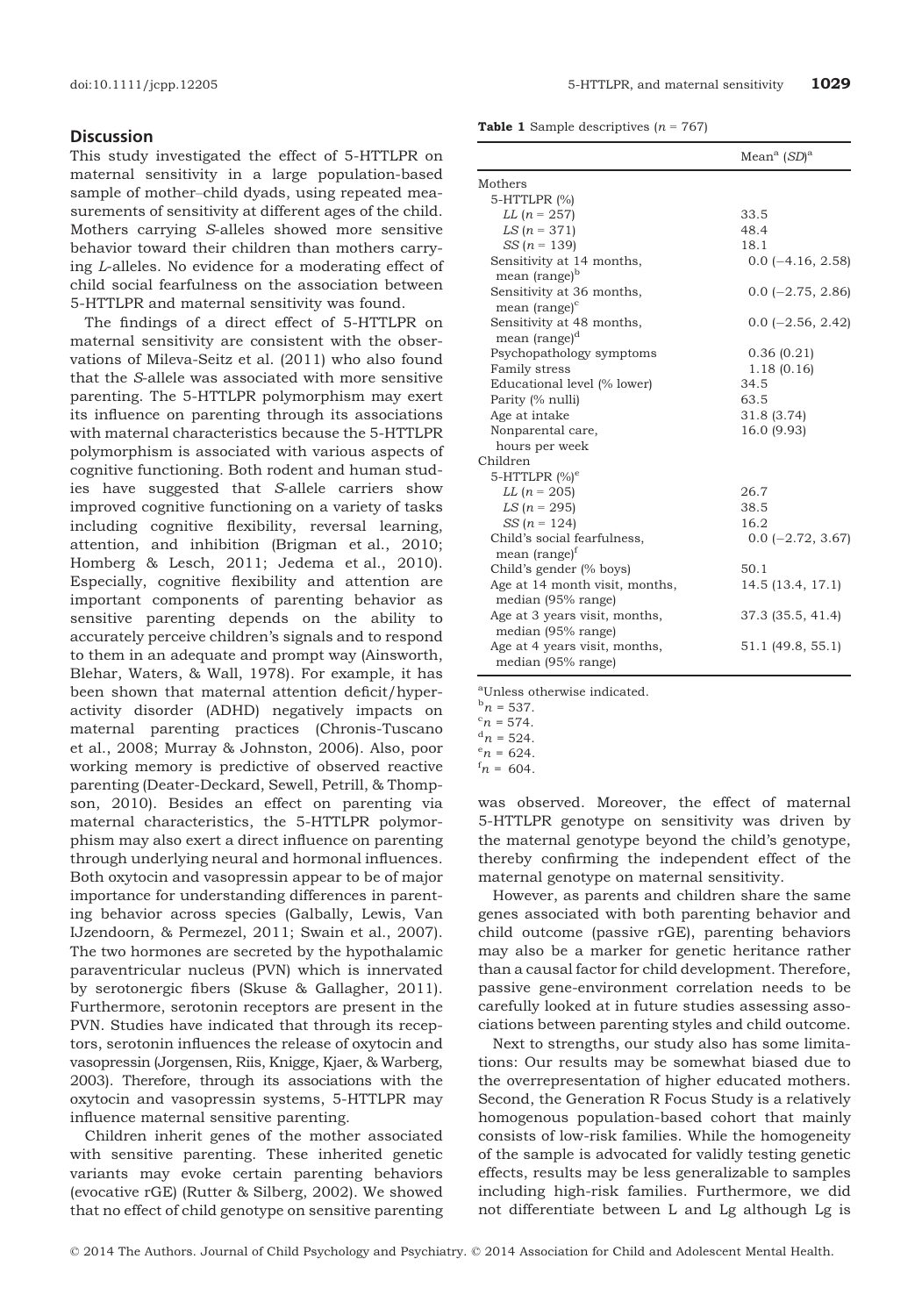|                                        |                      | Maternal sensitivity (per SD) |                      |                  |  |  |  |
|----------------------------------------|----------------------|-------------------------------|----------------------|------------------|--|--|--|
|                                        |                      | Unadjusted model              |                      | Adjusted model   |  |  |  |
|                                        | B (95% CI)           | р                             | B (95% CI)           | $\boldsymbol{p}$ |  |  |  |
| Repeated measurements analyses         |                      |                               |                      |                  |  |  |  |
| 5-HTTLPR                               | $0.12$ (0.04, 0.19)  | .003                          | $0.11$ (0.03, 0.18)  | .005             |  |  |  |
| 5-HTTLPR (general model)               |                      |                               |                      |                  |  |  |  |
| LL                                     | $0.00$ (ref)         |                               | $0.00$ (ref)         |                  |  |  |  |
| LS                                     | 0.16(0.04, 0.29)     | .008                          | $0.17$ (0.06, 0.29)  | .004             |  |  |  |
| SS                                     | $0.21$ (0.06, 0.37)  | .007                          | 0.19(0.04, 0.35)     | .01              |  |  |  |
| Per time-point analyses                |                      |                               |                      |                  |  |  |  |
| Sensitivity at 14 months ( $n = 537$ ) |                      |                               |                      |                  |  |  |  |
| 5-HTTLPR                               | 0.13(0.01, 0.25)     | .04                           | $0.12$ (-0.00, 0.24) | .06              |  |  |  |
| Sensitivity at 3 years ( $n = 574$ )   |                      |                               |                      |                  |  |  |  |
| 5-HTTLPR                               | $0.08$ (-0.04, 0.19) | $\cdot$                       | $0.07$ (-0.05, 0.18) | .3               |  |  |  |
| Sensitivity at 4 years ( $n = 524$ )   |                      |                               |                      |                  |  |  |  |
| 5-HTTLPR                               | $0.16$ (0.04, 0.28)  | .008                          | $0.16$ (0.04, 0.28)  | .009             |  |  |  |

#### Table 2 Associations between 5-HTTLPR and maternal sensitivity

The adjusted model was adjusted for psychopathology symptoms, family stress, maternal educational level, parity, age at intake, amount of nonparental care, and child's gender. Unless otherwise specified, additive models were used.

|  | <b>Table 3</b> The moderating effects of social fearfulness on the association between 5-HTTLPR and maternal sensitivity |  |  |  |  |  |  |  |  |
|--|--------------------------------------------------------------------------------------------------------------------------|--|--|--|--|--|--|--|--|
|--|--------------------------------------------------------------------------------------------------------------------------|--|--|--|--|--|--|--|--|

|                                                                                                                          | Maternal sensitivity (per SD) |    |                           |     |  |
|--------------------------------------------------------------------------------------------------------------------------|-------------------------------|----|---------------------------|-----|--|
|                                                                                                                          | Unadjusted model              |    | Adjusted model            |     |  |
|                                                                                                                          | B (95% CI)                    | р  |                           |     |  |
| Repeated measurements analyses<br>Social fearfulness $\times$ 5-HTTLPR<br>Per time-point analyses                        | $-0.08$ ( $-0.18$ , 0.02)     |    | $-0.08$ ( $-0.17, 0.01$ ) | .08 |  |
| Sensitivity at 36 months ( $n = 532$ )<br>social fearfulness $\times$ 5-HTTLPR<br>Sensitivity at 48 months ( $n = 453$ ) | $-0.08$ ( $-0.20$ , 0.04)     | .2 | $-0.08$ ( $-0.20$ , 0.03) |     |  |
| Social fearful $\times$ 5-HTTLPR                                                                                         | $-0.07$ ( $-0.19$ , 0.06)     | .3 | $-0.08$ ( $-0.20$ , 0.05) |     |  |

The adjusted model was adjusted for psychopathology symptoms, family stress, maternal educational level, parity, age at intake, amount of nonparental care, and child's gender. Furthermore, all models included the main effects of social fearfulness and 5-HTTLPR. Unless otherwise specified, additive models were used.

considered a low expressing genotypic variant of the 5-HTTLPR polymorphism (Hu et al., 2006). However, in Caucasian samples, the percentages of Lg have been found to be rather low (Zalsman et al., 2006).

## Conclusion

In conclusion, we showed that the maternal 5-HTTLPR polymorphism most likely is associated with maternal sensitive parenting. This finding contributes to growing knowledge that parental behavior is a multifactorial concept. As noted by Swain et al. (2007), parenting can be viewed as an interaction among genes, past parenting, current experience, psychological state, neurobiological systems, and environmental constraints. Acknowledging and providing further insights into the multifactorial processes underlying parenting will provide a better understanding of parenting. In particular, investigation of possible mediators of the association between 5-HTTLPR and maternal sensitivity, such as cognitive flexibility and attention, may provide valuable insights into underlying biological pathways and provide further evidence for an association between

5-HTTLPR and parenting. Moreover, as for many complex traits, it remains challenging to find and recognize true genetic associations. Therefore, replication of the current association between 5-HTTLPR and sensitive parenting remains warranted.

#### Supporting information

Additional Supporting Information may be found in the online version of this article:

Table S1 Correlations among the variables.

Table S2 The role of maternal and child genotype.

Table S3 Associations between COMT, OXTR, and maternal sensitivity.

#### Acknowledgements

This study was supported by additional grants from the Sophia Foundation for Scientific Research (SSWO; grant 547, 2008) and the Netherlands Organization for Scientific Research (NWO) (VIDI 017.106.370 to H.T., VICI 453.09.003 to M.J.B.-K., and Spinoza prize to M.H.v.I.J.). The first phase of the Generation R Study is made possible by financial support from: Erasmus Medical Centre, Rotterdam, Erasmus University

© 2014 The Authors. Journal of Child Psychology and Psychiatry. © 2014 Association for Child and Adolescent Mental Health.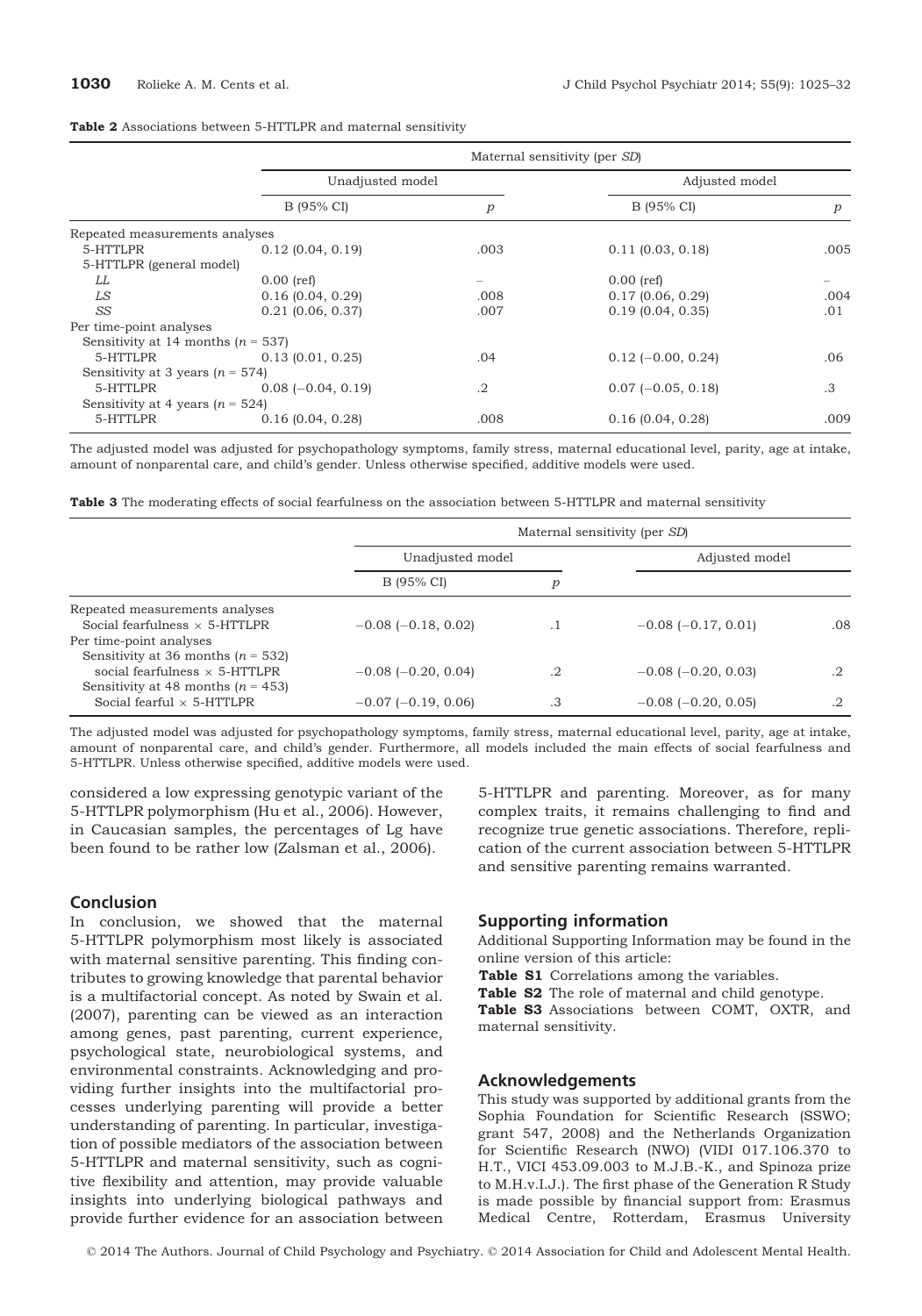Rotterdam and the Netherlands Organization for Health Research and Development (ZonMw) (grant no. 10.000.1003). The Generation R Study is conducted by the Erasmus Medical Centre in close collaboration with the Erasmus University Rotterdam, School of Law and Faculty of Social Sciences, the Municipal Health Service Rotterdam area, Rotterdam, the Rotterdam Homecare Foundation, Rotterdam, and the Stichting Trombosedienst & Artsenlaboratorium Rijnmond (STAR), Rotterdam. The authors have declared that they have no competing or potential conflicts of interest. The authors gratefully acknowledge the contribution of general practitioners, hospitals, midwives and pharmacies in Rotterdam.

#### Correspondence

Henning Tiemeier, Department of Child & Adolescent Psychiatry/Psychology, Erasmus MC-University Medical Centre, PO-BOX 2060, 3000 CB Rotterdam, The Netherlands; Email: h.tiemeier@erasmusmc.nl

# Key points

- Little is known about the molecular genetic determinants of parenting behavior.
- Two earlier studies assessing the association between variations of the serotonine transporter polymorphism (5-HTTLPR) and maternal parenting reported opposite results.
- In this large, population-based cohort we further assessed whether variation in the maternal 5-HTTLPR genotype predicts maternal sensitivity.
- Maternal sensitivity was repeatedly observed, at three different ages of the child.
- Findings suggest that variation in maternal 5-HTTLPR genotype appears to be involved in the etiology of parenting behavior.

#### References

- Ainsworth, M.D.S., Bell, S.M., & Stayton, D.J. (1974). Infant-mother attachment and social development. In M.P. Richards (Ed.), The introduction of the child into a social world (pp. 99–135). London: Cambridge University Press.
- Ainsworth, M.D.S., Blehar, M.C., Waters, E., & Wall, S. (1978). Patterns of attachment. A Psychological Study of the Strange Situation. Hillsdale, NJ: Lawrence Erlbaum.
- Atkinson, L., Leung, E., Goldberg, S., Benoit, D., Poulton, L., Myhal, N., … & Kerr, S. (2009). Attachment and selective attention: Disorganization and emotional Stroop reaction time. Development and Psychopathology, 21, 99–126.
- Bakermans-Kranenburg, M.J., & Van IJzendoorn, M.H. (2008). Oxytocin receptor (OXTR) and serotonin transporter (5-HTT) genes associated with observed parenting. Social Cognitive and Affective Neuroscience, 3, 128–134.
- Bakermans-Kranenburg, M.J., Van IJzendoorn, M. H., & Juffer, F. (2003). Less is more: Meta-analyses of sensitivity and attachment interventions in early childhood. Psychological Bulletin, 129, 195–215.
- Barrett, J., & Fleming, A.S. (2011). Annual Research Review: All mothers are not created equal: Neural and psychobiological perspectives on mothering and the importance of individual differences. Journal of Child Psychology and Psychiatry and Allied Disciplines, 52, 368–397.
- Bates, J. E., & Pettit, G. S. (2007). Temperament, parenting, and socialization. In J. E. Grusec, & P. D. Hastings (Eds.), Handbook of socialization. Theory and Research (pp. 153– 175). New York, NY: The Guilford Press.
- Belsky, J. (1984). The determinants of parenting: A process model. Child Development, 55, 83–96.
- Belsky, J., & Beaver, K.M. (2011). Cumulative-genetic plasticity, parenting and adolescent self-regulation. Journal of Child Psychology and Psychiatry and Allied Disciplines, 52, 619–626.
- Bernier, A., Carlson, S.M., & Whipple, N. (2010). From external regulation to self-regulation: Early parenting precursors of

young children's executive functioning. Child Development, 81, 326–339.

- de Beurs, E. (2004). Brief Symptom Inventory. Leiden, the Netherlands: PITS B.V.
- de Beurs, E. (2009). Brief Symptom Inventory, handleiding addendum [Dutch manual addendum]. Leiden, the Netherlands: PITS B.V.
- Borg, J., Henningsson, S., Saijo, T., Inoue, M., Bah, J., Westberg, L., … & Farde, L. (2009). Serotonin transporter genotype is associated with cognitive performance but not regional 5-HT1A receptor binding in humans. International Journal of Neuropsychopharmacology, 12, 783–792.
- Bornstein, M.H., Hahn, C.S., & Haynes, O.M. (2011). Maternal personality, parenting cognitions, and parenting practices. Developmental Psychology, 47, 658–675.
- Brigman, J.L., Mathur, P., Harvey-White, J., Izquierdo, A., Saksida, L.M., Bussey, T.J., … & Holmes, A. (2010). Pharmacological or genetic inactivation of the serotonin transporter improves reversal learning in mice. Cerebral Cortex, 20, 1955–1963.
- Brunk, M.A., & Henggeler, S.W. (1984). Child influences on adult controls: An experimental investigation. Developmental Psychology, 20, 1074–1081.
- Byles, J., Byrne, C., Boyle, M.H., & Offord, D.R. (1988). Ontario-Child-Health-Study - Reliability and Validity of the General Functioning Subscale of the Mcmaster Family Assessment Device. Family Process, 27, 97–104.
- Canli, T., & Lesch, K.P. (2007). Long story short: The serotonin transporter in emotion regulation and social cognition. Nature Neuroscience, 10, 1103–1109.
- Caspi, A., Hariri, A.R., Holmes, A., Uher, R., & Moffitt, T.E. (2010). Genetic sensitivity to the environment: The case of the serotonin transporter gene and its implications for studying complex diseases and traits. American Journal of Psychiatry, 167, 509–527.
- Chronis-Tuscano, A., Raggi, V.L., Clarke, T.L., Rooney, M.E., Diaz, Y., & Pian, J. (2008). Associations between maternal attention-deficit/hyperactivity disorder symptoms and parenting. Journal of Abnormal Child Psychology, 36, 1237–1250.

© 2014 The Authors. Journal of Child Psychology and Psychiatry. © 2014 Association for Child and Adolescent Mental Health.